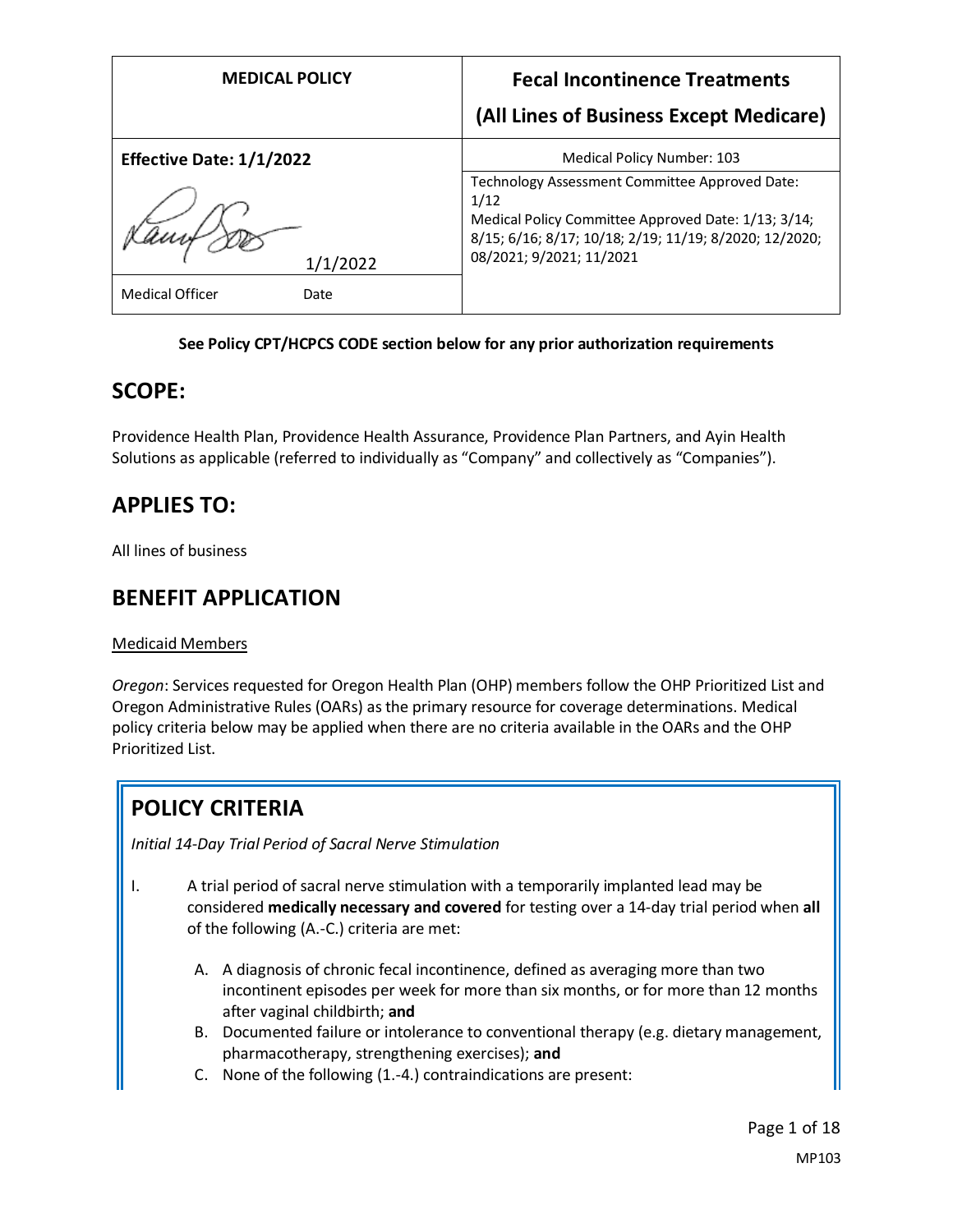- 1. Significant anorectal malformation (e.g., congenital anorectal malformation; defects of the external anal sphincter over 60 degrees; visible sequelae of pelvic radiation; active anal abscesses and fistulae); **or** 2. Chronic inflammatory bowel disease involving the anus; **or** 3. Fecal incontinence secondary to another neurological condition (e.g. peripheral neuropathy, complete spinal cord injury); **or** 4. Patient has had rectal surgery in the previous 12 months, or in the case of cancer, the patient has had rectal surgery in the past 24 months. II. A trial period of sacral nerve stimulation with a temporarily implanted lead is considered **investigational and is not covered** when criterion I. above is not met. *Permanently Implanted Sacral Nerve Stimulator* III. Permanent implantation of a sacral nerve stimulator may be considered **medically necessary and covered** for patients who meet **both** of the following (A.-B.) criteria: A. All of criteria in I. (A.-C.) above are met; **and** B. The 14-day trial stimulation period demonstrates a 50 percent or greater improvement in reported symptoms. IV. Permanent implantation of a sacral nerve stimulator is **considered investigational and is not covered** when criterion III. above is not met. V. Removal or replacement of a scaral nerve stimulator is considered **not medically necessary and not covered** if the initial device remains functional. *Manual Pump Enema Systems* VI. Manual pump enema systems (e.g., Peristeen anal irrigation system) are considered **not medically necessary and not covered** for the treatment of fecal incontinence. Note: Reimbursement for anal irrigation devices must be consistent with what is reasonable and medically necessary to serve the intended purpose. Therefore, payment for an anal irrigation device does not include customized or additional features beyond the function of an anal irrigation device and are the least costly alternative. *Other Treatments* VII. Other treatments of fecal incontinence are considered **investigational and are not covered**,
	- A. Biofeedback

including but not limited to, the following (A.-G.):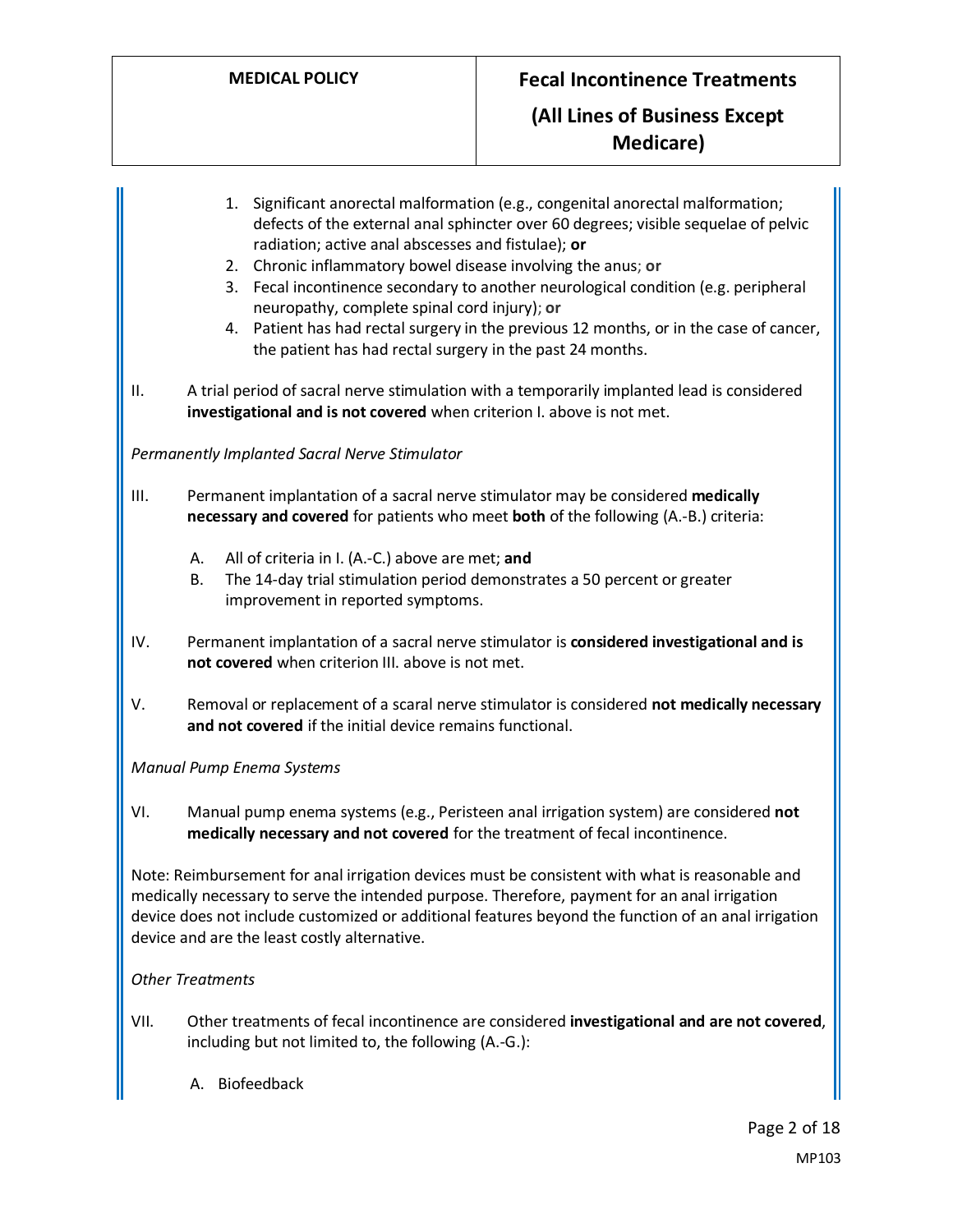## **(All Lines of Business Except Medicare)**

- B. Injectable bulking agents
- C. Transanal radiofrequency therapy (Secca procedure)
- D. Anal sphincter replacement (i.e. Acticon Neosphincter)
	- E. Posterior tibial nerve stimulation (PTNS)
	- F. Eclipse™ Vaginal Insert System

Link t[o Policy Summary](#page-11-0)

## **BILLING GUIDELINES**

- The "C" codes listed below are only applicable when billed under the hospital outpatient prospective payment system (OPPS) and they should be submitted in place of HCPCS code A4240.
- CPT codes 90875, 90876, and/or 90901 may be used to bill biofeedback for the treatment of fecal incontinence, which is considred investigational and not covered.
- CPT code 64566 will deny as investigational and not covered when billed with ICD-10 codes F98.1, R151, R152, R150, R159 for fecal incontinence.

| <b>All Lines of Business Except Medicare</b> |                                                                                                                                                 |  |  |  |
|----------------------------------------------|-------------------------------------------------------------------------------------------------------------------------------------------------|--|--|--|
| <b>Prior Authorization Required</b>          |                                                                                                                                                 |  |  |  |
| 64561                                        | Percutaneous implantation of neurostimulator electrode array; sacral nerve<br>(transforaminal placement) including image guidance, if performed |  |  |  |
| 64581                                        | Open implantation of neurostimulator electrode array; sacral nerve<br>(transforaminal placement)                                                |  |  |  |
| 64585                                        | Revision or removal of peripheral neurostimulator electrode array                                                                               |  |  |  |
| 64590                                        | Insertion or replacement of peripheral or gastric neurostimulator pulse generator<br>or receiver, direct or inductive coupling                  |  |  |  |
| 64595                                        | Revision or removal of peripheral or gastric neurostimulator pulse generator or<br>receiver                                                     |  |  |  |
| A4290                                        | Sacral nerve stimulation test lead, each                                                                                                        |  |  |  |
| C <sub>1767</sub>                            | Generator, neurostimulator (implantable), non-rechargeable                                                                                      |  |  |  |
| C <sub>1778</sub>                            | Lead, neurostimulator (implantable)                                                                                                             |  |  |  |
| C1787                                        | Patient programmer, neurostimulator                                                                                                             |  |  |  |
| C <sub>1823</sub>                            | Generator, neurostimulator (implantable), non-rechargeable, with transvenous<br>sensing and stimulation leads                                   |  |  |  |
| C1897                                        | Lead, neurostimulator test kit (implantable)                                                                                                    |  |  |  |
| L8679                                        | Implantable neurostimulator, pulse generator, any type                                                                                          |  |  |  |

# **CPT/HCPCS CODES**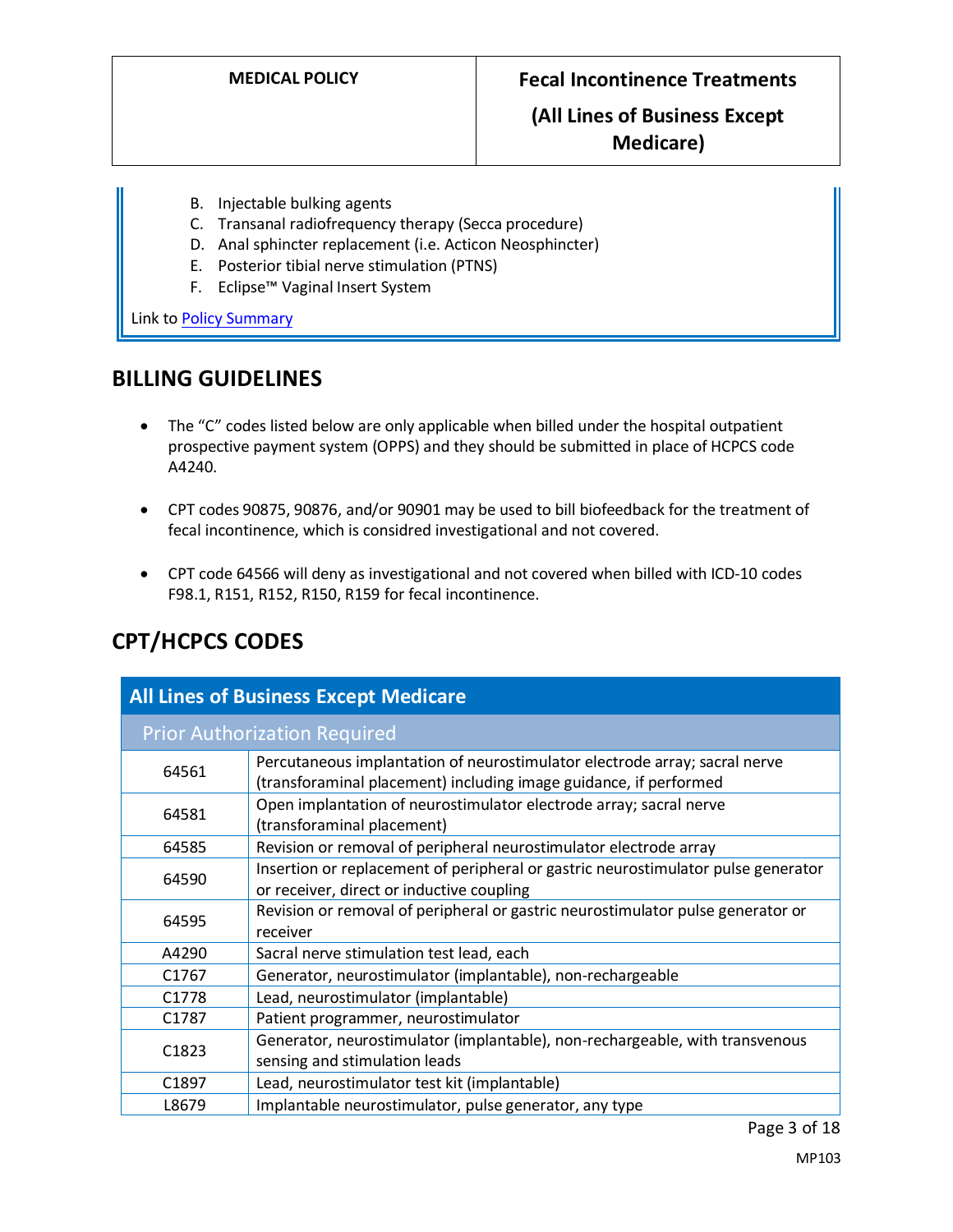**Medicare)**

| L8680                                                                                         | Implantable neurostimulator electrode, each                                                    |  |  |  |
|-----------------------------------------------------------------------------------------------|------------------------------------------------------------------------------------------------|--|--|--|
|                                                                                               |                                                                                                |  |  |  |
| L8685                                                                                         | Implantable neurostimulator pulse generator, single array, rechargeable, includes<br>extension |  |  |  |
|                                                                                               | Implantable neurostimulator pulse generator, single array, non-rechargeable,                   |  |  |  |
| L8686                                                                                         | includes extension                                                                             |  |  |  |
|                                                                                               | Implantable neurostimulator pulse generator, dual array, rechargeable, includes                |  |  |  |
| L8687                                                                                         | extension                                                                                      |  |  |  |
|                                                                                               | Implantable neurostimulator pulse generator, dual array, non-rechargeable,                     |  |  |  |
| L8688                                                                                         | includes extension                                                                             |  |  |  |
| <b>No PA Required</b>                                                                         |                                                                                                |  |  |  |
|                                                                                               | Note: The following codes will deny as investigational when billed with a fecal incontinence   |  |  |  |
| diagnosis code.                                                                               |                                                                                                |  |  |  |
|                                                                                               | Posterior tibial neurostimulation, percutaneous needle electrode, single                       |  |  |  |
| 64566                                                                                         | treatment, includes programming                                                                |  |  |  |
| 90912                                                                                         | Biofeedback training, perineal muscles, anorectal or urethral sphincter, including             |  |  |  |
|                                                                                               | EMG and/or manometry, when performed; initial 15 minutes of one-on-one                         |  |  |  |
|                                                                                               |                                                                                                |  |  |  |
|                                                                                               | physician or other qualified health care professional contact with the patient                 |  |  |  |
| 90913                                                                                         | Biofeedback training, perineal muscles, anorectal or urethral sphincter, including             |  |  |  |
|                                                                                               | EMG and/or manometry, when performed; each additional 15 minutes of one-on-                    |  |  |  |
|                                                                                               | one physician or other qualified health care professional contact with the patient             |  |  |  |
|                                                                                               | (List separately in addition to code for primary procedure)                                    |  |  |  |
| <b>Not Covered</b>                                                                            |                                                                                                |  |  |  |
| A4453                                                                                         | Rectal catheter for use with the manual pump-operated enema system,                            |  |  |  |
|                                                                                               | replacement only                                                                               |  |  |  |
| A4459                                                                                         | Manual pump enema system, includes balloon, catheter and all accessories,                      |  |  |  |
|                                                                                               | reusable, any type                                                                             |  |  |  |
|                                                                                               | Rectal control system for vaginal insertion, for long term use, includes pump and              |  |  |  |
| A4563                                                                                         | all supplies and accessories, any type each                                                    |  |  |  |
|                                                                                               | Injectable bulking agent, dextranomer/hyaluronic acid copolymer implant, anal                  |  |  |  |
| L8605                                                                                         | canal, 1 ml, includes shipping and necessary supplies.                                         |  |  |  |
| <b>Unlisted Codes</b>                                                                         |                                                                                                |  |  |  |
| All unlisted codes will be reviewed for medical necessity, correct coding, and pricing at the |                                                                                                |  |  |  |
| claim level. If an unlisted code is billed related to services addressed in this policy then  |                                                                                                |  |  |  |
| prior-authorization is required.                                                              |                                                                                                |  |  |  |
| 46999                                                                                         | Unlisted procedure, anus                                                                       |  |  |  |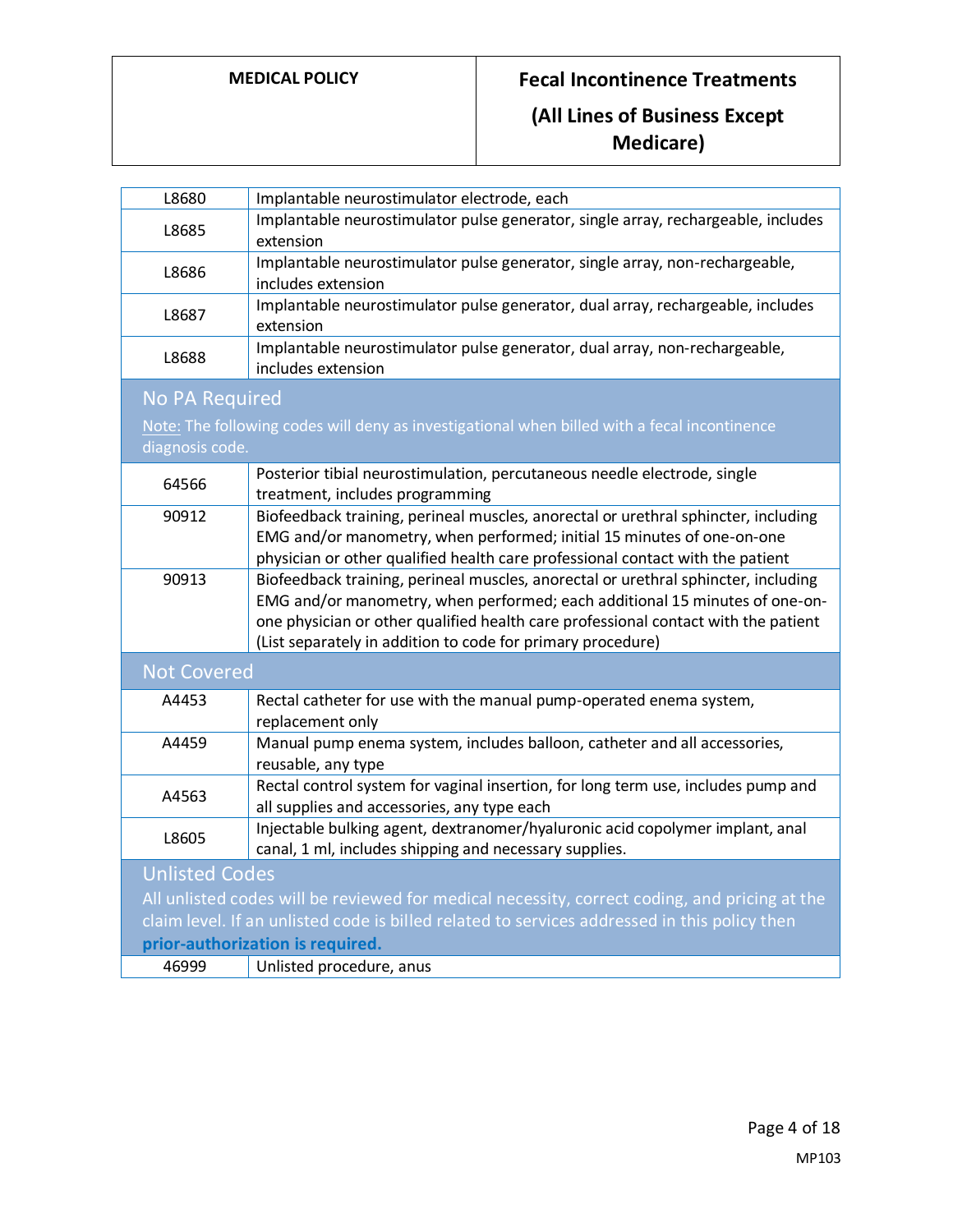# **DESCRIPTION**

## Fecal incontinence (FI)

Fecal Incontinence is the recurrent and involuntary loss of solid or liquid feces due to insufficient restriction of the anal canal.<sup>1</sup> FI may occur passively without the patient's awareness, with an urgent need to defecate, or with some combination of both. $^2$  Among noninstitutionalized U.S. adults, prevalence is estimated at 8.3%, with 0.9% reporting daily FI eposiodes.<sup>2</sup> The majority of patients experiencing FI have previsously suffered some form of physiological change (e.g. childbirth, anal surgery) although FI symptoms are rarely attributable to a single factor. First-line treatment modalities include dietary modifications, pharmacotherapy and pelvic floor muscle-strengthening exercises.

## Treatments of Fecal Incontinence

## *Sacral Nerve Stimulation (SNS)*

SNS is the surgical application of a mild electrical pulse to a sacral nerve, which influences the functioning of the bladder, bowel, anal sphincter, and the pelvic floor muscles.<sup>1,2</sup> The implanted electrode connects to an external pulse generator, which provides continuous stimulation to the pelvic floor musculature, thereby improving pelvic floor function. Patients are initially enrolled in a two-week trial stimulation with the device. Patients that experience at least 50% improvement in symptoms following this trial are subsequently eligible for permanent implantation of the pulse generator, which is connected to a stimulator surgically embeeded in the subcutaneous pouch of the upper buttock.<sup>1,2</sup> Several devices have been approved by the United States Food & Drug Administration for the purpose of treating fecal incontinence. Product code: EZW. See the Regulatory section, below.

#### *Biofeedback*

Biofeedback is a treatment that attemps to increase patient awareness of phsyological processes that are not typically considered to be under voluntary control. Electromyographic surface electrodes are attached to an anal plug and the abdominal wall to measure the tightening and relxation of the external anal sphincter. Accompanying visual or audio feedback equipment aims to assist the patient in improving their ablity to both perceive rectal distentions, and to strengthen and coordinate abdominal wall and pelvic floor musculature in reponse to these distentions.<sup>1,3</sup>

#### *Injectable Bulking Agents*

Bulking agents, dextranomer stabilized in hyaluronic acid, are injected into the submucosal layer of the anal canal. It is hypothesized that the agent enhaces resting anal pressures by narrowing the anal canal, thereby improving the patient's sphincter control. $<sup>1</sup>$ </sup>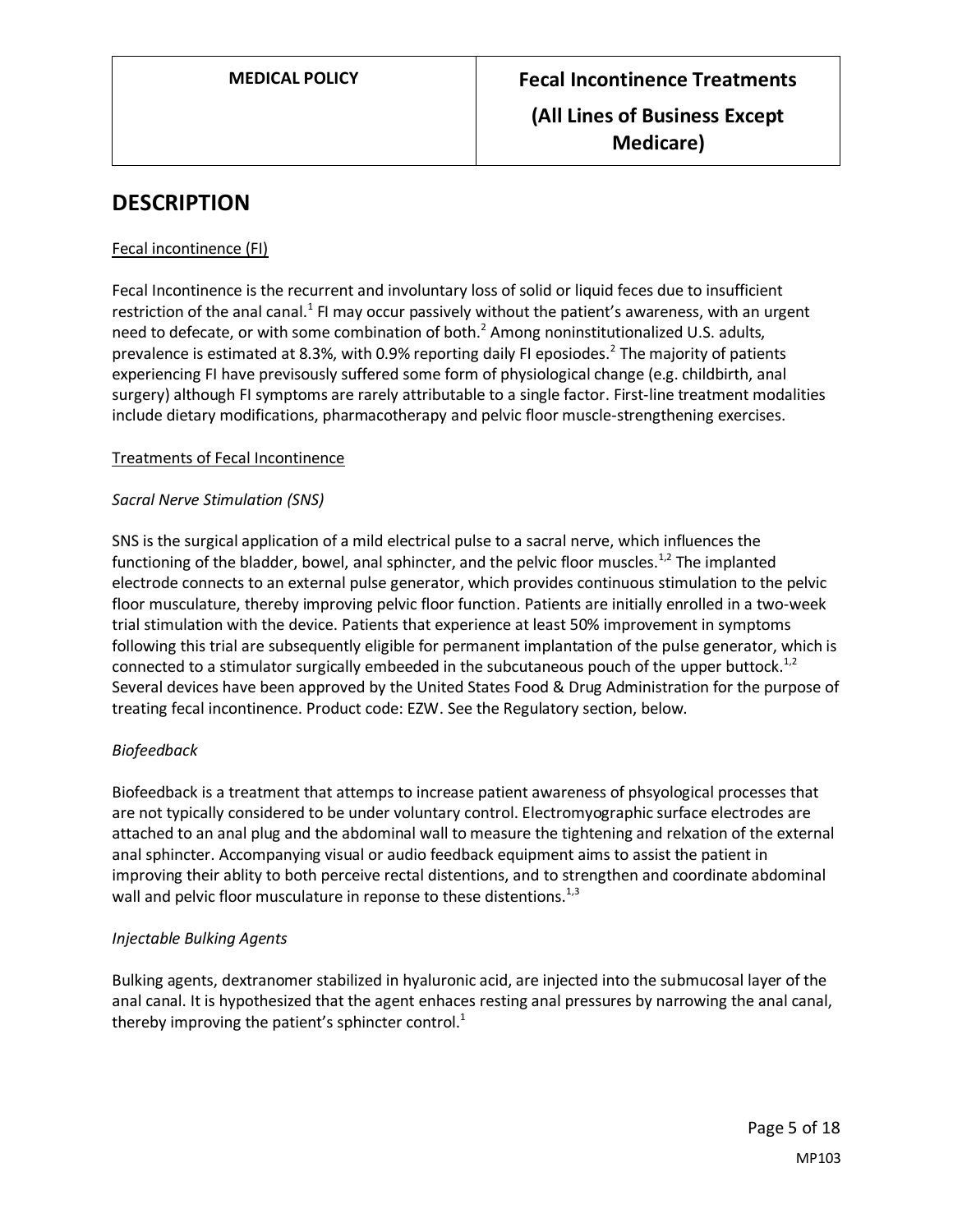## *Transanal Radiofrequency*

Transanal radiofrequency (Secca procedure) delivers radiofrequency energy to the anorectal junction to create thermal lesions in the sphincteric complex of the anal canal. When these lesions heal, the surrounding tissue contracts, purportedly improving continence as a result.<sup>1</sup> *Artificial Sphincter Replacement (i.e. Acticon Neosphincter)*

In artificial sphincter replacement, an occlusive cuff is surgically placed around the anal canal. Tubing from the cuff runs along the perineum and is connected to a control pump placed in the scrotum or labia. A pressure regulating-balloon is placed in the abdominal wall. The user squeezes the control pump to permit defecation. $1$ 

## *Posterior Tibial Nerve Stimulation (PTNS)*

Posterior (also called Percutaneous) Tibial Nerve Stimulation delivers an electrical current to the sacral nerve plexus via an electrode place in a superficial branch of the posterior tibial nerve in the ankle. The low-voltage pulse hypothetically stimulates and alters pelvic floor function such that incontinence  $improves.<sup>1</sup>$ 

#### *Eclipse™ Vaginal Insert System*

The Eclipse™ Vaginal Insert System is a device comprising an inflatable balloon that, when inserted into the vagina, presses on the rectal vault, supposedly closing off the rectum and preventing stool from passing involuntarily. When a bowel movement is needed, the patient uses an external pump to deflate and re-inflate the balloon, thereby completing the bowel evacuation.<sup>4</sup>

#### *Manual Pump Enema Systems*

Manual pump enema systems (also known as transanal irrigation) refer to devices that empy the lower bowel by introducing water into the bowel using a rectal catherter. Devices typically consist of an enema bag, a rectal catheter with an inflatable balloon and a pump.

## **REVIEW OF EVIDENCE**

A review of the ECRI, Hayes, Cochrane, and PubMed databases was conducted regarding the use of sacral nerve stimulation and other treatments for fecal incontinence. Below is a summary of the available evidence identified through July 2021.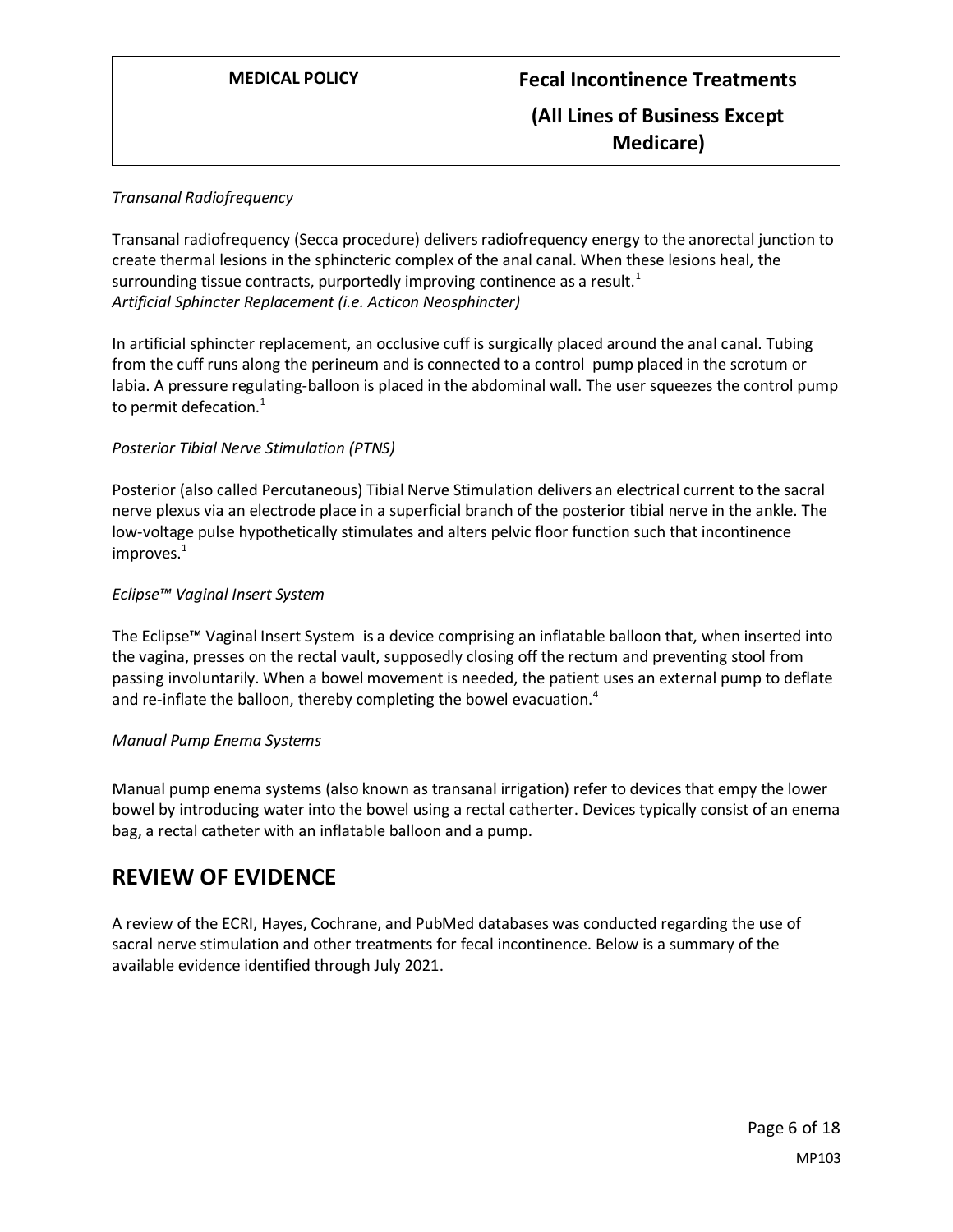## Systematic Reviews

## *Sacral Nerve Stimulation (SNS)*

In 2021 and 2020, ECRI published Clincial Evidence Assessments regarding the Axonics® Rechargeable Sacral Neuromodulation (r-SNM) System and the InterStim II Recharge-free Sacral Neurostimulation System (Medtronic plc.).<sup>5,6</sup> Both reports note that small sample sizes and limited follow-up time in the available evidence may bias study results, though practice guidelines state that sacroneuromodulation is generally safe and effective for certain patients with fecal incontinence.

In 2020, Hayes published an annual update of its 2016 evidence review on the staged approach to sacral nerve stimulation (SNS) for fecal incontinence (FI).<sup>2</sup> The review searched the literature through November 2015 and examined eighteen publications from 15 studies (2 RCTs, 2 randomized crossover trials, 3 nonrandomized comparative studies, 8 pretest/posttest studies, and 3 follow-up reports). All patients (n=16 to 172) presented with severe fecal incontinence symptoms and had previously failed to respond to more conservative treatments. Study outcomes of interest were quality of life (QOL), disease severity, postimplantation surgical procedures and adverse events.

Of the fifteen studies measuring QOL, ten reported improvements among patients treated with SNS, while all eight studies examining disease severity reported significant improvments. Follow-up for both outcomes ranged from eight months to five years. The most common side effects of the SNS device and/or surgery were pain and paressthesias. Hayes concluded that SNS entails potentially significant risks for postimplantation surgeries and related complications. Despite designating 14 of the 15 included studies as being of either "low" or "very low" quality, Hayes rated the overall evidence base as "moderate," given the consistent improvements across studies among two outcomes (QOL and disease severity), high patient importance and the representativeness of patient populations studied.

Hayes gave the following ratings for sacral nerve stimulation for fecal incontinence:

- o **B (some proven benefit)**: for use of the staged approach to SNS among patients with severe FI who both fail to respond to earlier treatments, and who experienced at least 50% improvement in FI symptoms during a preliminary trial. Further patient selection criteria was not established due to a lack of evidence.
- o **D2 (insufficient evidence)**: for long-term use of SNS due to a lack of evidence beyond 5 years of follow-up.

In 2016, the Agency for Healthcare Research and Quality (AHRQ) published a systematic review examining several treatment modalities for fecal incontinence (FI).<sup>7</sup> Of the 63 studies that met predefined inclusion criteria, five addressed sacral nerve stimulation (SNS). Review authors searched published and gray literatures through June 2015, assessing all studies individually. AHRQ concluded that the evidence base was insufficient to recommend SNS. All five studies showed moderate- to highrisk of bias stemming from limitations in design (heterogenous treatment-outcome combinations) and unrepresentative patient populations (women over 60 years). The review further noted two shortcomings of the device/surgery: the stimulator battery requires surgical replacement approximately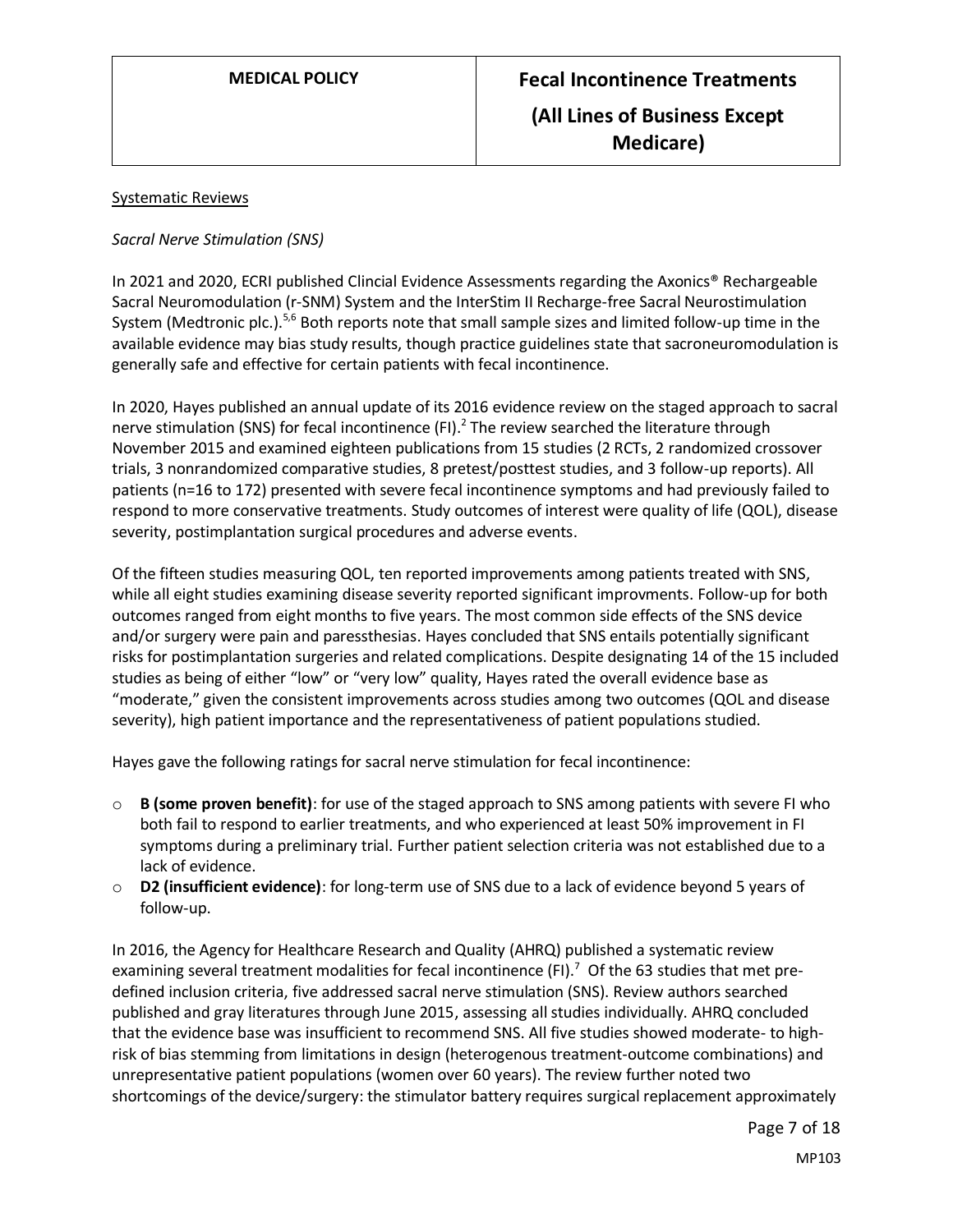every five years; and the patient's nervous system may adapt to the stimulator, potentially lessening the device's efficacy over time.

In 2015, Cochrane conducted a systematic review examining the use of sacral nerve stimulation (SNS) in the treatment of both constipation and fecal incontinence (FI).<sup>8</sup> Eight studies (six crossover trials and two parallel group trials) assessing FI met pre-defined inclusion criteria and were individually assessed by the two review authors. In the largest included study (Tjandra et al. 2008),<sup>9</sup> 53 participants experienced fewer FI episodes than those receiving optimum medical therapy in the control group. Adverse events included pain, seroma and excessive tingling in the vaginal region. The review concluded that "the limited evidence from the included trial suggests that SNS can improve continence in a proportion of patients with fecal incontinence," and called for additional rigorous, high quality studies to better establish the efficacy of SNS in the treatment of FI.<sup>8</sup>

## *Biofeedback*

In 2016, the Agency for Healthcare Research and Quality (AHRQ) published a systematic review examining several treatment modalities for fecal incontinence (FI).<sup>7</sup> Of the 63 studies that met predefined inclusion criteria, 16 (13 RCT's and 3 observational studies) addressed biofeedback when used in conjunction with pelvic floor muscle training (PFMT). Outcomes of interest were disease severity, quality of life (QOL), and patients' perceived improvement in symptoms. AHRQ found insufficient evidence to recommend PFMT plus biofeedback over standard treatments (e.g. dietary modifications, pharmacotherapy), noting that most studies attempted to improve on purported benefits of the treatment, rather than establishing the treatment's efficacy. Other limitations included a lack of RCTs using PFMT-alone as a control; statistically insignicant differences in FI outcomes between exposure and control groups; and short follow-up periods (only four randomized studies reported outcomes beyond six months). All studies were assessed to have moderate to high levels of bias.

In 2012, Cochrane conducted a systematic review of biofeedback and/or sphincter exercises for the treatment of fecal incontinence (FI).<sup>10</sup> Searching published and gray literatures through January 2012, the authors identified 21 publications (n=1525) that met predefined inclusion criteria. Outcomes of interest varied widely – eleven trials reported quality of life evaluations; eight trials reported changes in manometric data as a surrogate outcome; eight studies used a patient-completed diary; five trials reported patient evaluation of the outcome as the primary outcome measure. Follow-up periods ranged from three weeks to one year. One trial found biofeedback supplementing exercises was better than exercises alone, while another found that adding biofeedback to electrical stimulation was better than electrical stimulation alone. The review concluded that "the limited number of identified trials together with methodological weaknesses of many do not allow a definitive assessment of the role of anal sphincter exercises and biofeedback therapy in the management of people with fecal incontinence."<sup>10</sup>

#### *Injectable Bulking Agents*

In 2016 (archived 2017), Hayes gave bulking agents a score of D2 (insufficient evidence), assessing the overall quality of evidence as low due to small study sizes, high dropout rates and a lack of shamcontrolled trials.<sup>11</sup>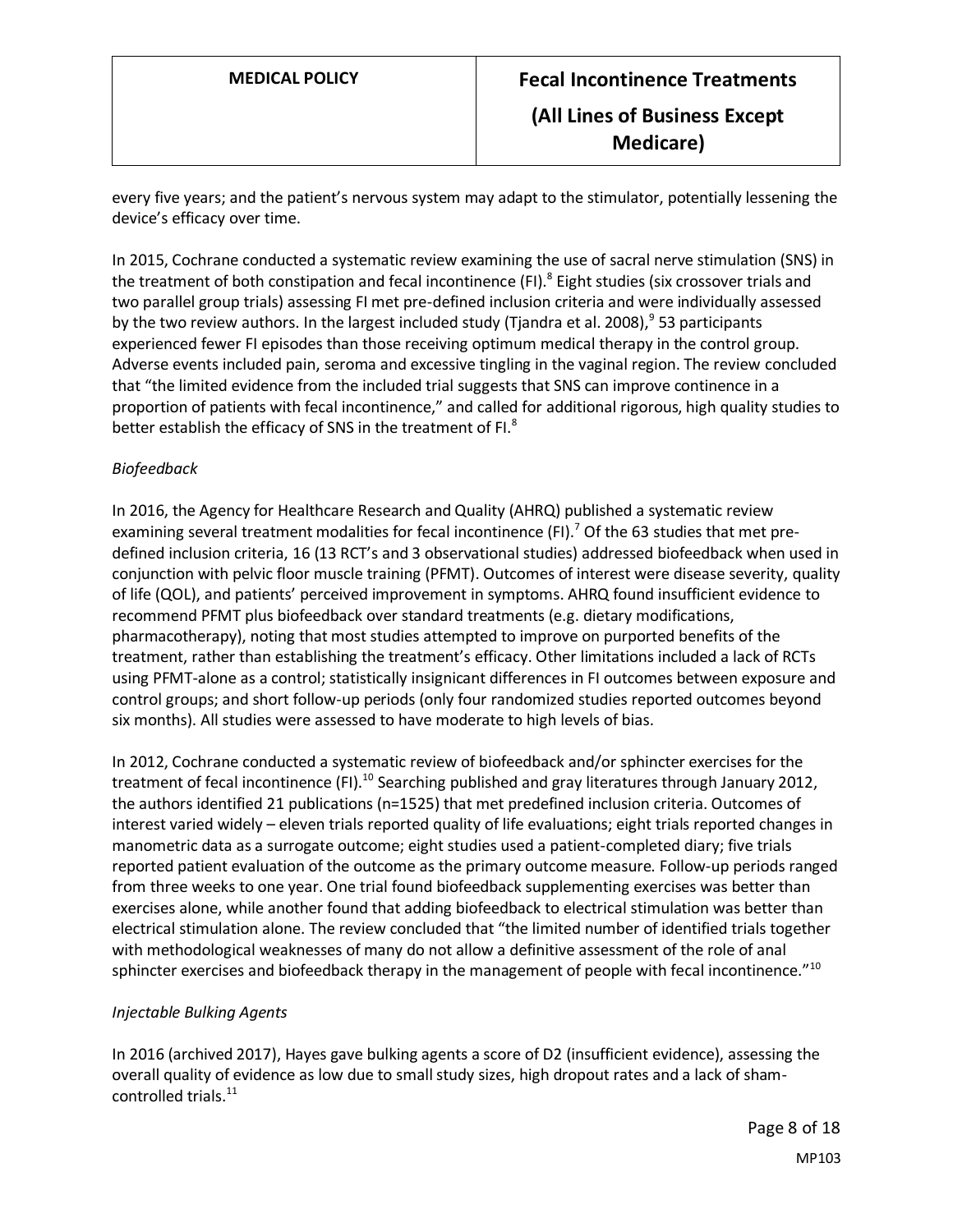## *Transanal Radiofrequency (Secca procedure)*

The 2016 AHRQ systematic review evaluating treatments for fecal incontinence found no RCTs or observational studies with control groups evaluating transanal radiofrequency,<sup>7</sup> rendering the safety and efficacy of the treatement indeterminate.

## *Artificial Sphincter Replacement (i.e. Acticon Neosphincter)*

The 2016 AHRQ systematic review evaluating treatments for fecal incontinence judged the evidence for artificial sphincter replacement as insufficient when compared to traditional medical management.<sup>7</sup> *Posterior Tibial Nerve Stimulation (PTNS)*

PTNS is currently not FDA-approved for fecal incontinence.

## *Eclipse*™ *Vaginal Insert System*

One non-randomized controlled trial was identified evaluating the Eclipse™ Vaginal Insert System. Findings were limited by the study's small sample size, inadequate follow-up, and a lack of comparison groups.<sup>12</sup> Additional, well-designed studies are necessary to determine the device's safety and efficacy.

*Manual Pump Enema Systems* (e.g. Peristeen® anal irrigation system)

In 2006, Christensen and colleagues published results of a randomized trial of transanal irrigation versus conservative bowel management in spinal cord-injured patients.<sup>13</sup> Eighty-seven patients with spinal cord injury and neurogenic bowel dysfunction were randomized to either transanal irrigation (TAI) or conservative bowel management for a 10-week trial period. The mean (SD) scores for TAI vs conservative care were as follows: Cleveland Clinic constipation scoring system (range, 0–30, 30 = severe symptoms) was 10.3 (4.4) versus 13.2 (3.4) (P = .0016), St. Mark's fecal incontinence grading system (range,  $0-24$ , 24 = severe symptoms) was 5.0 (4.6) versus 7.3 (4.0) (P = .015), and the Neurogenic Bowel Dysfunction Score (range, 0–47, 47 = severe symptoms) was 10.4 (6.8) versus 13.3 (6.4) (P = .048). The modified American Society of Colorectal Surgeon fecal incontinence scores (for each subscale, range is 0–4, 4 = high quality of life) were: lifestyle 3.0 (0.7) versus 2.8 (0.8) (P = .13), coping/behavior 2.8 (0.8) versus 2.4 (0.7) (P = .013), depression/self-perception 3.0 (0.8) versus 2.7 (0.8) (P = .055), and embarrassment 3.2 (0.8) versus 2.8 (0.9) (P = .024). Limitations of the study include small sample size and short follow up. Long term safety was not addressed. The authors concluded that TAI improves constipation, fecal incontinence, and symptom-related quality of life compared to conservative bowel management.

In 2019, Rosen and colleagues published results from a randomized trial of prophylactic transanal irrigation (TAI) versus supportive therapy to prevent symptoms of low anterior resection syndrome after rectal resection.<sup>14</sup> Thirty-seven patients were randomized to TAI or supportive care and reported maximum number of defecation episodes per day for 3 months. Maximum number of stool episodes per day and night were significantly lower in the TAI group at 1 month and 3 months compared to the control group. Lower anterior resection syndrome scores were significantly better in the TAI group as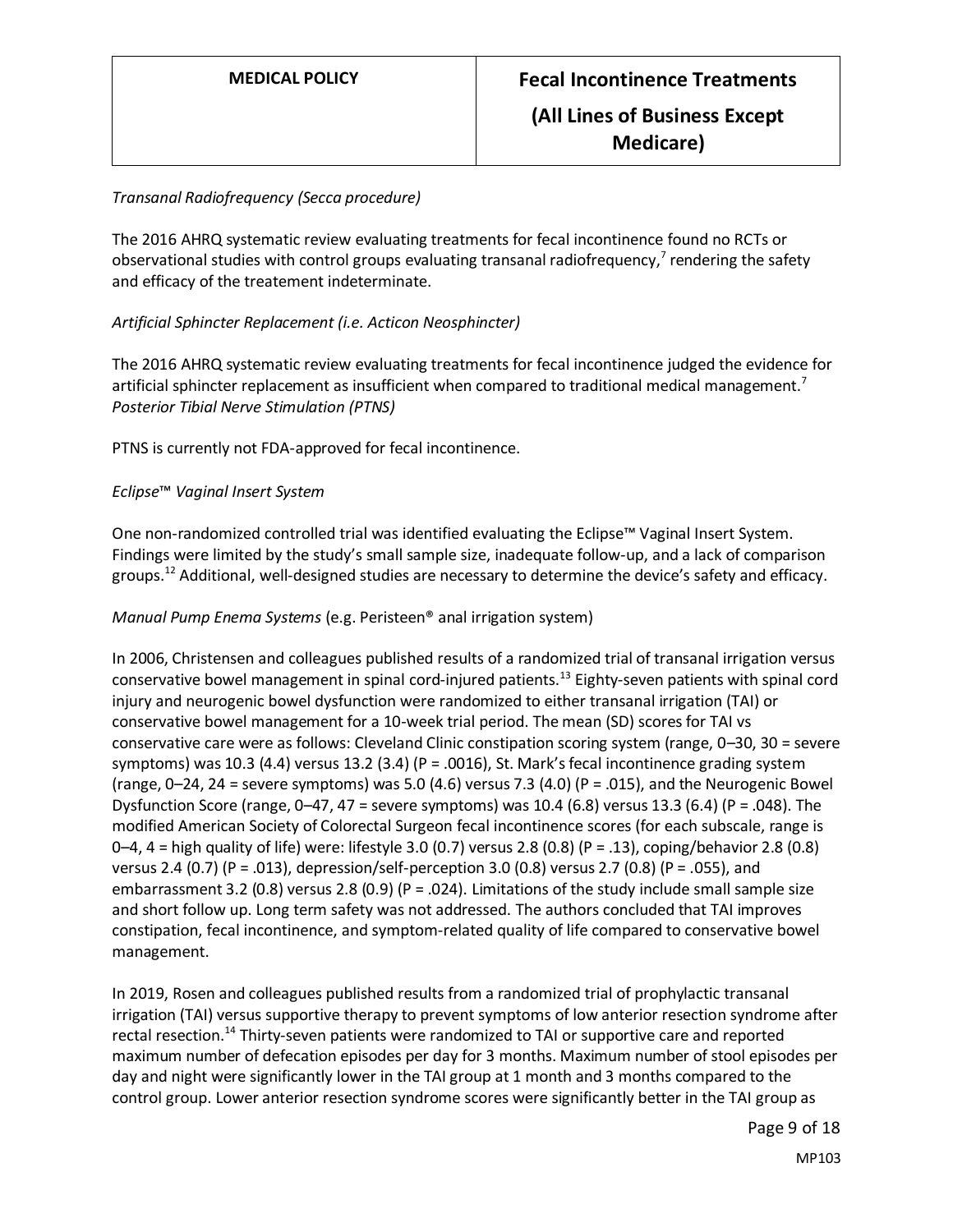well. Limitations of the study include small sample size and short follow up. Long term safety was not addressed.

A number of nonrandomized trials were identified on the effectiveness of Peristeen for adults with fecal incontinence and constipation.<sup>15-17</sup> Conclusions were limited by small sample sizes and retrospective study design.

# **CLINICAL PRACTICE GUIDELINES**

## Sacral Nerve Stimulation (SNS)

## *American College of Obstetrics and Gynecology (ACOG)*

In 2019, the ACOG published a clinical practice bulletin addressing fecal incontinence.<sup>18</sup> On the basis of limited evidence, the authors stated that sacral nerve stimulation can be considered as a surgical treatment option for patients with or without anal sphincter disruption who have failed conservative treatments.

## *National Institute for Health and Care Excellence (NICE)*

In 2018, NICE reviewed relevant research published since its 2007 guidance on management of fecal incontinence in adults.<sup>19</sup> The surveillance review reported that the quantity and quality of the evidence had not progressed enough to warrant an update to the guideline. The 2007 guidance had previously concluded that "a trial of temporary sacral nerve stimulation should be considered for people with faecal incontinence in whom sphincter surgery is deemed inappropriate."  $^{19}$ 

#### *American Society of Colon and Rectal Surgeons (ASCRS)*

In 2015, the ASCRS deemed SNS a "first line surgical option for patients with and without sphincter defects," granting the surgery a 1B rating (strong recommendation, moderate-quality evidence; benefits clearly outweigh risk and burdens). $^{20}$ 

#### *American College of Gastroenterology*

In 2014, the American College of Gastroenterology gave SNS a "strong recommendation" on the basis of moderate-quality evidence for patients who do not respond to more conservative treatments.<sup>21</sup>

#### Injectable Bulking Agents

#### *American College of Obstetrics and Gynecology (ACOG)*

In 2019, the ACOG published a clinical practice bulletin addressing fecal incontinence.<sup>18</sup> On the basis of limited evidence, investigators stated that bulking agents may be effective at up to 6-months, and may be considered as a short-term option for patients that have failed more conservative treatments.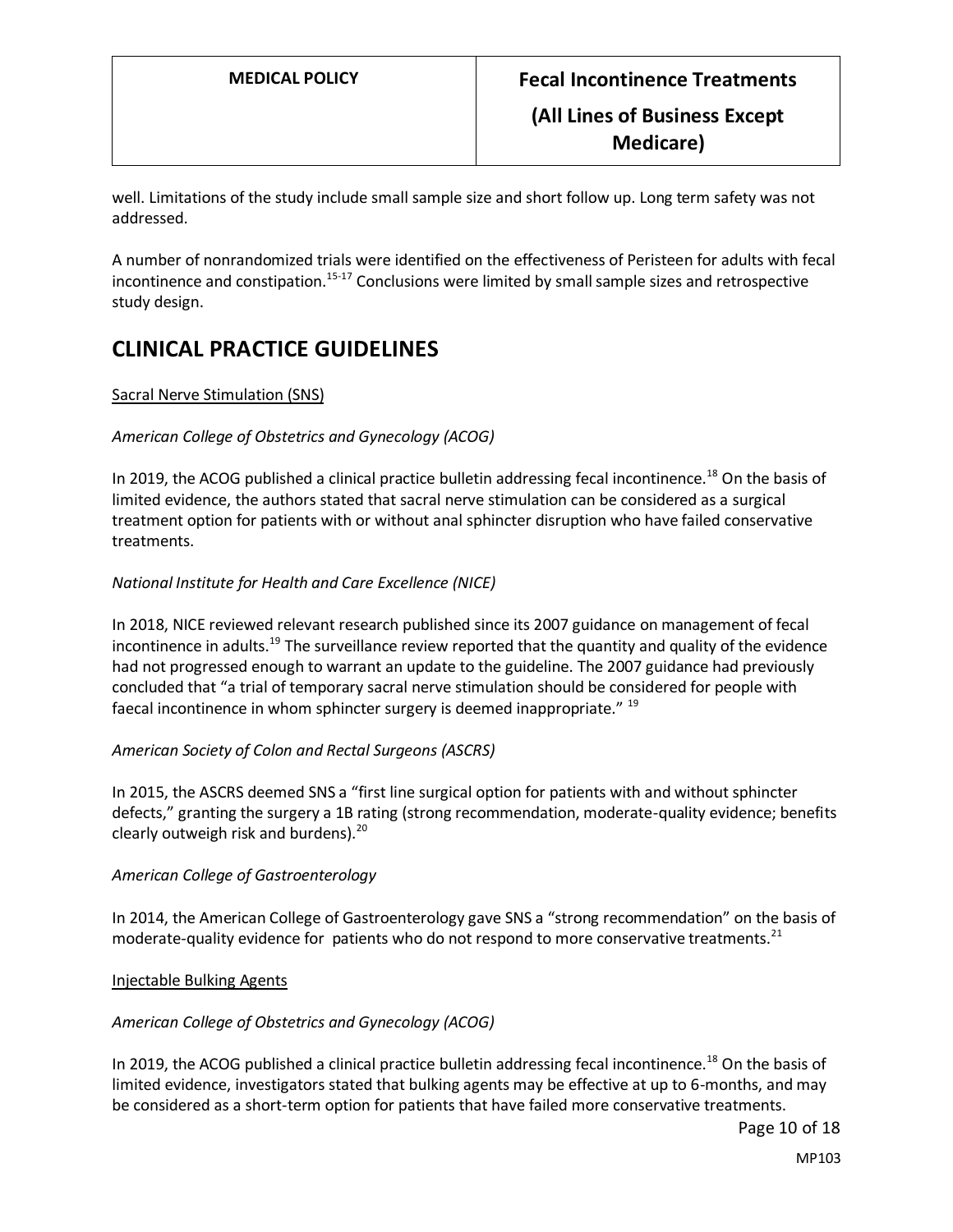## Biofeedback

## *American Society of Colon and Rectal Surgeons (ASCRS)*

In its 2015 guideline, the ASCRS strongly recommended biofeedback "as an initial treatment for patients with incontinence and some preserved voluntary sphincter contraction."<sup>20</sup> However, the guideline also noted the treatment's lack of established efficacy in the literature, noting that no randomized trials compare biofeedback to sham therapy, and that many smaller studies with positive outcomes suffer from methodological weaknesses and heterogenous designs. The ASCRS called for larger, randomized studies to establish biofeedback's validity as a therapy for fecal incontinence.<sup>20</sup>

## *American Neurogastroenterology and Motility Society (ANMS)*

In 2015, ANMS strongly recommended biofeedback for both short- and long-term treatment of fecal incontinence in patients who have not responded to more conservative treatments, and who lack contraindicates including spinal cord injury and severe internal anal sphincter injuries.<sup>3</sup> The guideline nonetheless noted the inconsistency of findings among RCTs of biofeedback, as well as heterogenous design criteria and a lack of power among certain trials. The ANMS called for more, higher quality studies to standardize treatment protocol and outcome measures.<sup>3</sup>

## *National Institute for Health and Care Excellence (NICE)*

In its 2007 guidance, NICE listed biofeedback as one of several "specialist continence service[s]" that patients might consider if initial treatments proved ineffective.<sup>19</sup> In its 2018 surveillance of the guidance, NICE clarified that biofeedback was included as a recommendation due to "consensus," but noted that the treatment lacked evidence demonstrating efficacy. NICE also examined four studies published since 2007 examining biofeedback as therapy for fecal incontinence (two RCTs, one non-randomized study, and the above mentioned Cochrane Review), reporting that these studies' outcomes "suggested no effect, or uncertainty in their effects."<sup>19</sup>

#### Artificial Sphincter Replacement

#### *American Society of Colon and Rectal Surgeons (ASCRS)*

In 2015, the American Society of Colon and Rectal Surgeons issued a "strong recommendation based on low-or very low-quality evidence" for artificial sphincter replacement in its guidelines, noting that all relevant studies showed a high rate of post-operative complications.<sup>20</sup> Given the comparative success of SNS, the ASCRS recommended artificial sphincter replacement only in patients for whom all other treatments have failed.<sup>20</sup>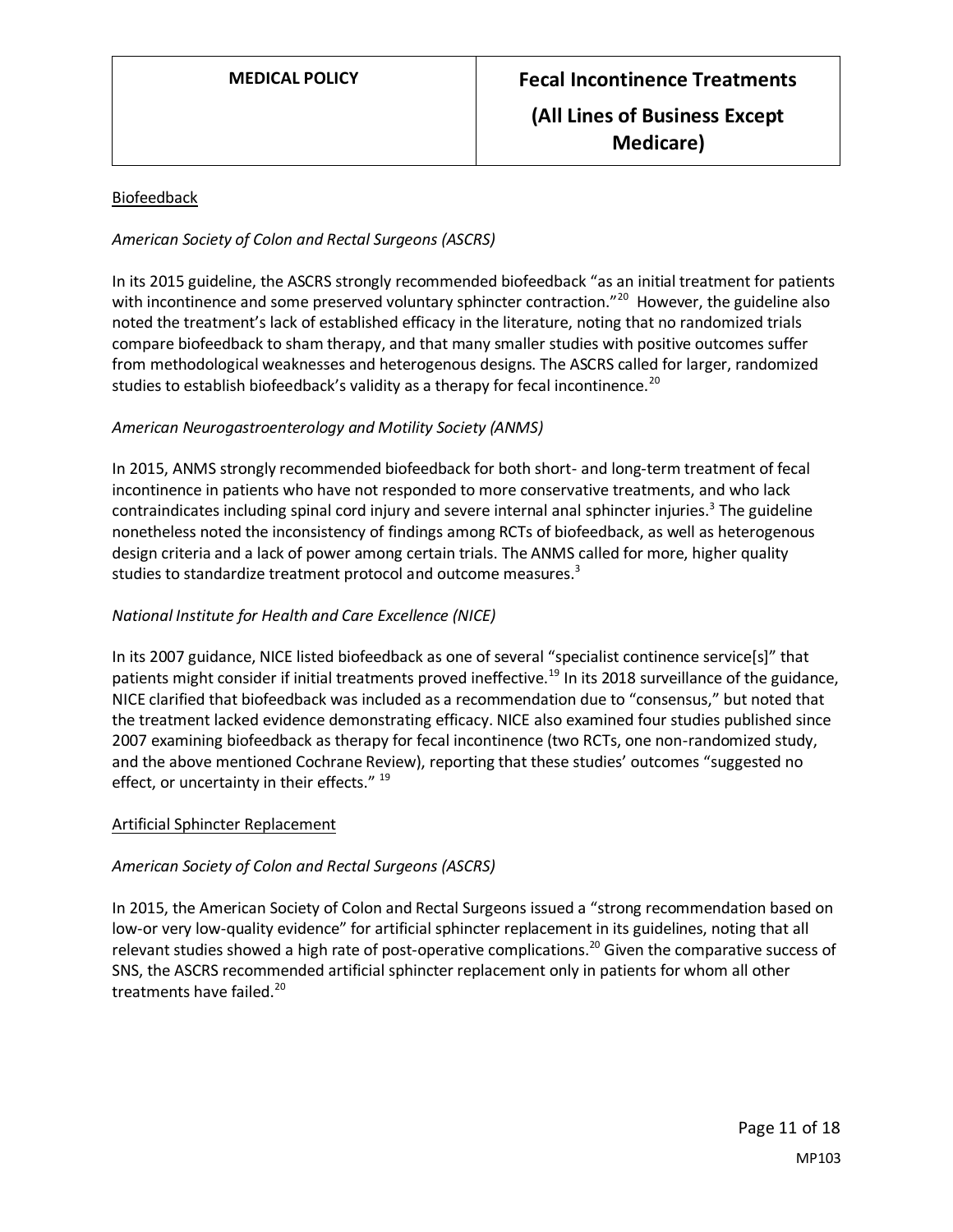## *American College of Gastroenterology*

In 2014, the American College of Gastroenterology issued a "weak recommendation" for artificial sphincter replacement in its guidelines, stating that studies were limited to case series with small sample sizes, limited follow-up periods, high rates of adverse events, and a lack of control groups.<sup>21</sup>

## Posterior Tibial Nerve Stimulation

## *National Institute for Health and Care Excellence (NICE)*

In 2011, NICE published an interventional procedures guidance, in which investigators stated that PTNS "showed evidence of efficacy in the short term in a limited number of patients." $^{22}$ 

#### Transanal Radiofrequency Therapy (Secca Procedure)

## *National Institute for Health and Care Excellence (NICE)*

In 2016, NICE published a Medtech innovation briefing evaluating the Secca System for the treatment of fecal incontinence.<sup>23</sup> On the basis of low-quality evidence, investigators stated that the provedure "shows short-term improvements in both fecal incontinence and quality of life, with no significant improvements in the relevant patient-reported scores in the medium and long term (1 and 3 years)."<sup>23</sup>

#### Manual Pump Enema Systems

In 2018, NICE published a "medical technologies guidance" addressing the use of the Peristeen® transanal irrigation system.<sup>24</sup> Investigators concluded that evidence supported the use of Peristeen to reduce the severy of incontinence, improve quality of life and promote dignity and independence. This recommendation was made on the basis of one small RCT (n=87) with 10 weeks' follow-up and 12 case series assessed as being at high risk of bias.

#### Other Treatments

No clinical practice guidelines addressing the Eclipse™ Vaginal Insert System were identified.

## <span id="page-11-0"></span>**POLICY SUMMARY**

#### *Sacral Nerve Stimulation/Nueromodulation*

The evidence for sacral nerve stimulation or sacral neuromodulcation as a treatment for fecal incontinence suggests that some individuals may have improved overall health outcomes if prior conservative treatments have failed to help symptoms. More research is still needed to know for sure, though practice guidelines recommend trial uses of sacral nerve stimulation (SNS) and permanatly implanted stimulators for those with chronic fecal incontinence when specific criteria are met.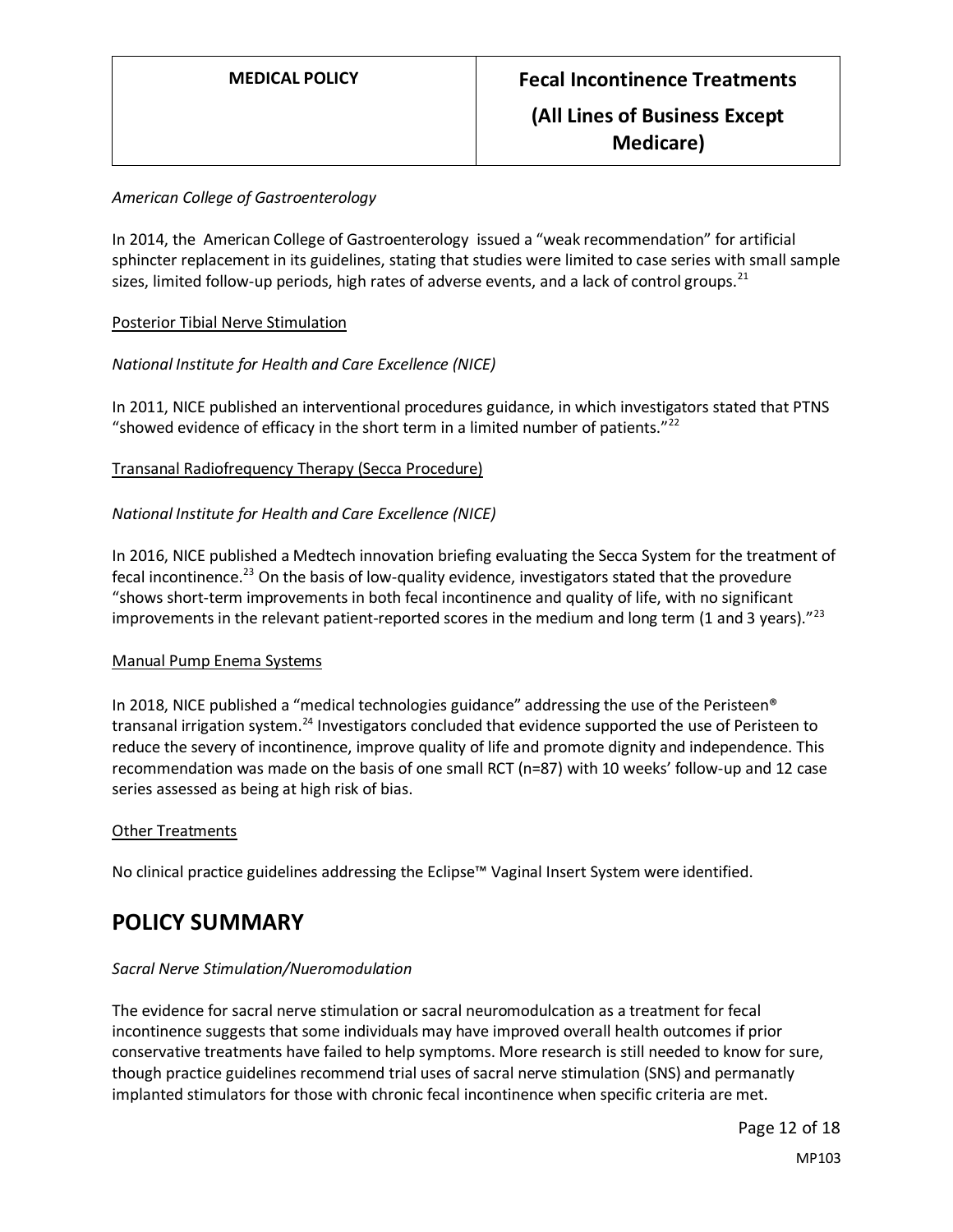Therefore, sacral nerve stimulation or sacral neuromodulcation may be considered medically necessary and covered for the treatment of fecal incontinence when policy criteria are met. Removal or replacement of a scaral nerve stimulator is considered not medically necessary and not covered when the initial stimulator is still functional.

Due to a lack of evidence and clinical practice guidelines, a trial period of sacral nerve stimulation or permanent implantation of a sacral nerve stimulator is considered investigational when criteria are not met.

## *Manual Pump Enema Systems*

There is enough research to show that manual pump enema systems (also known as transanal irrigation) (e.g. Peristeen irrigation system) do not have long term overall improved health outcomes for those with fecal incontinence. Therefore, manual pump enema systems (e.g., Peristeen anal irrigation system) are considered not medically necessary and not covered for the treatment of fecal incontinence.

## *Other Treatments of Fecal Incontinence*

Other treatments, such as biofeedback therapy are commonly used for fecal incontinence even though there is not enough evidence to know if overall health outcomes are improved. Clinical practice guidelines state that there is not enough evidence to recommend use of other treatments such injectable bulking agents, transanal radiofrequency therapy (Secca procedure), anal sphincter replacement (i.e. Acticon Neosphincter), posterior tibial nerve stimulation (PTNS) and the Eclipse™ Vaginal Insert System). Therefore, these treatments are considered investigational and not covered for the treatment of fecal incontinence.

# **INSTRUCTIONS FOR USE**

Company Medical Policies serve as guidance for the administration of plan benefits. Medical policies do not constitute medical advice nor a guarantee of coverage. Company Medical Policies are reviewed annually and are based upon published, peer-reviewed scientific evidence and evidence-based clinical practice guidelines that are available as of the last policy update. The Companies reserve the right to determine the application of Medical Policies and make revisions to Medical Policies at any time. Providers will be given at least 60-days notice of policy changes that are restrictive in nature.

The scope and availability of all plan benefits are determined in accordance with the applicable coverage agreement. Any conflict or variance between the terms of the coverage agreement and Company Medical Policy will be resolved in favor of the coverage agreement.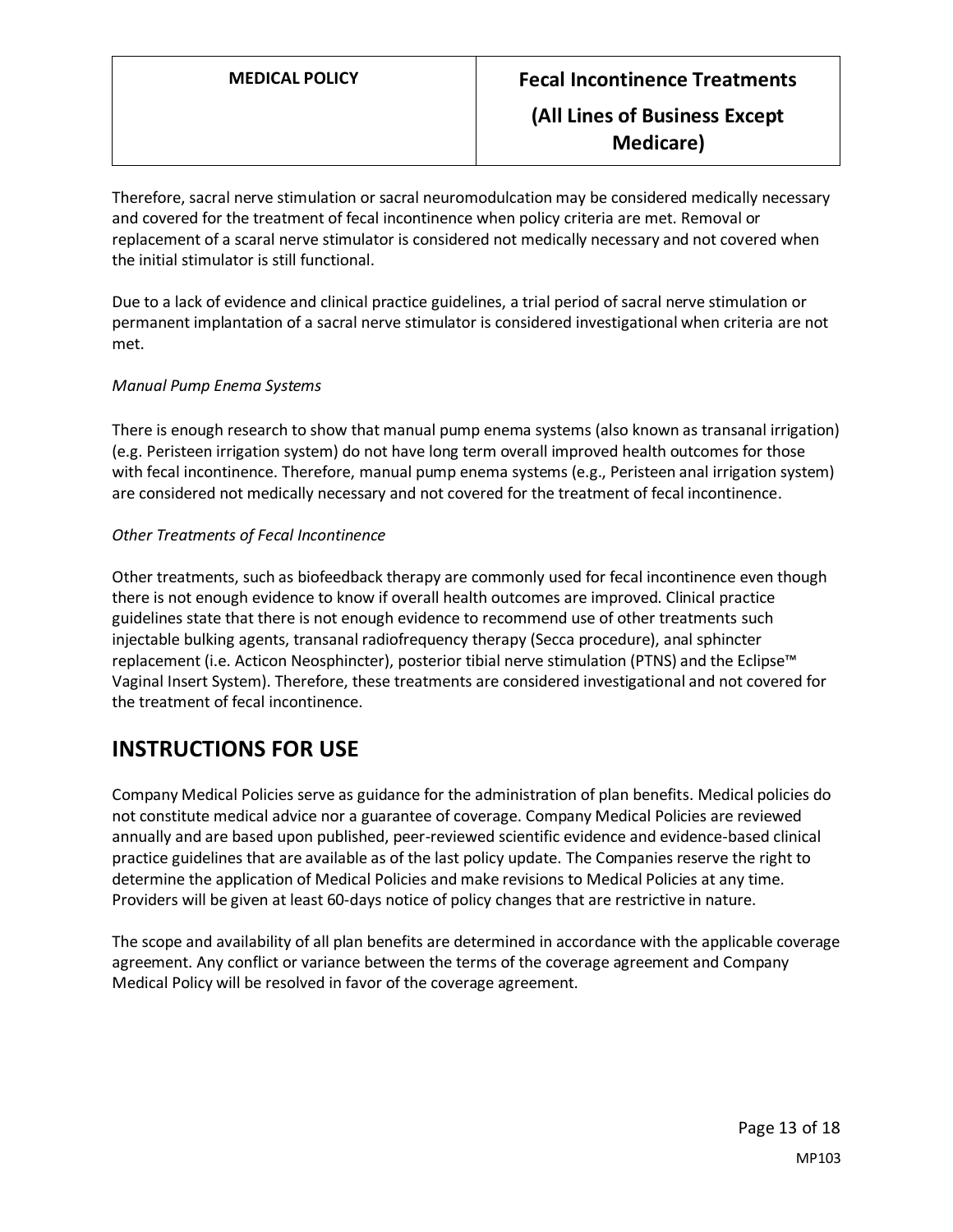**Medicare)**

# **REGULATORY STATUS**

## Food and Drug Administration (FDA)

| <b>TRADE NAME</b><br>(MANUFACTURER)              | <b>ORIGINAL PMA (APPROVAL</b><br>FOR THE MANAGEMENT OF<br><b>FECAL INCONTINENCE)</b>                                                                                                                   | <b>PRODUCT INFORMATION</b>                                                                                                                                                                     |
|--------------------------------------------------|--------------------------------------------------------------------------------------------------------------------------------------------------------------------------------------------------------|------------------------------------------------------------------------------------------------------------------------------------------------------------------------------------------------|
| <b>AXONICS SACRAL</b><br>NEUROMODULATION         | P190006 first approved<br>9/06/2019 (indicated for                                                                                                                                                     | Charge weekly $\times$ 10 minutes                                                                                                                                                              |
| (AXONICS MODULATION<br><b>TECHNOLOGIES INC.)</b> | treatment of chronic fecal<br>incontinence in first approval<br>order $)^{25}$                                                                                                                         | Monthly $\times$ 1 hour or less                                                                                                                                                                |
|                                                  |                                                                                                                                                                                                        | If low energy setting may only need<br>recharging every other month for ~1<br>hour                                                                                                             |
|                                                  |                                                                                                                                                                                                        | Full body 1.5T and 3T MRI. No office<br>visit required prior to MRI                                                                                                                            |
|                                                  |                                                                                                                                                                                                        | Titanium-ceramic neurostimulator<br>case enables the miniaturized<br>neurostimulator to deliver maximum<br>performance for at least 15 years                                                   |
|                                                  |                                                                                                                                                                                                        | $42 \times 22 \times 6$ mm (5.5cm3)                                                                                                                                                            |
| <b>INTERSTIM MICRO</b><br>(MEDTRONIC)            | P970004/S302 First reference<br>to the InterStim Micro System<br>$7/30/2020^{26}$ (First approval for<br>InterStim SNS for use in the<br>management of fecal<br>incontinence $3/31/2011$ <sup>27</sup> | Rechargeable, implantable SNM<br>Treats device to treat patients<br>affected by overactive bladder,<br>urinary urge incontinence,<br>unobstructed urinary retention and<br>fecal incontinence. |
|                                                  |                                                                                                                                                                                                        | 17mm × 47mm (2.8cm3)                                                                                                                                                                           |
|                                                  |                                                                                                                                                                                                        | Weight 7.3g                                                                                                                                                                                    |
|                                                  |                                                                                                                                                                                                        | Recharges in 20 minutes 1×/week                                                                                                                                                                |
|                                                  |                                                                                                                                                                                                        | <b>Full Implant Components</b>                                                                                                                                                                 |
|                                                  |                                                                                                                                                                                                        | InterStim™ smart programmer and<br>communicator                                                                                                                                                |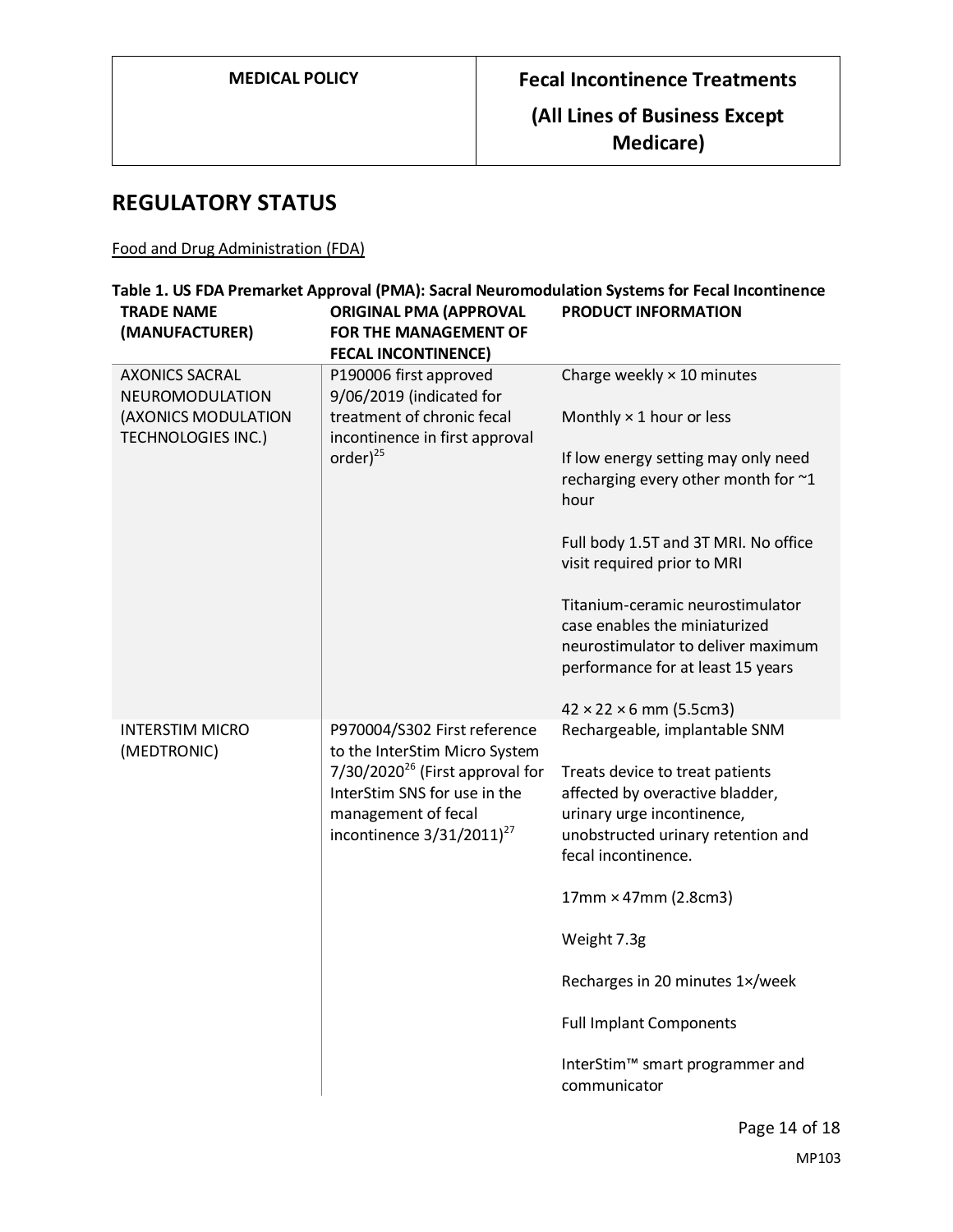$\overline{1}$ 

## **(All Lines of Business Except Medicare)**

|                                     |                                                                                                                                                                                            | Recharger kit                                                              |
|-------------------------------------|--------------------------------------------------------------------------------------------------------------------------------------------------------------------------------------------|----------------------------------------------------------------------------|
|                                     |                                                                                                                                                                                            | InterStim™ SureScan MRI lead                                               |
| <b>INTERSTIM III</b><br>(MEDTRONIC) | P970004 S050 First reference<br>to the InteStim II on<br>8/18/2008 (P080025 First<br>approval for InterStim SNS for<br>use in the management of<br>fecal incontinence<br>$3/31/2011)^{28}$ | The recharge-free InterStim <sup>™</sup> – long-<br>term therapy           |
|                                     |                                                                                                                                                                                            | Connects directly to the lead,<br>eliminating need for an extension        |
|                                     |                                                                                                                                                                                            | Accommodates three lead sizes: 28<br>cm, 33 cm, and 41 cm                  |
|                                     |                                                                                                                                                                                            | Integrates strain relief in the header                                     |
|                                     |                                                                                                                                                                                            | Incorporates radiopaque identification<br>of manufacturer and model number |
|                                     |                                                                                                                                                                                            | Allows 1-screw implantation                                                |
|                                     |                                                                                                                                                                                            | Allows full-body MRI scans for<br>patients who need them*                  |
|                                     |                                                                                                                                                                                            | Weight 22g                                                                 |
|                                     |                                                                                                                                                                                            | 44 mm $\times$ 51 mm                                                       |

#### Mental Health Parity Statement

Coverage decisions are made on the basis of individualized determinations of medical necessity and the experimental or investigational character of the treatment in the individual case. In cases where medical necessity is not established by policy for specific treatment modalities, evidence not previously considered regarding the efficacy of the modality that is presented shall be given consideration to determine if the policy represents current standards of care.

## **REFERENCES**

- 1. UpToDate | Fecal incontinence in adults: Management. Literature review current through: Jun 2021. | This topic last updated: Sep 28, 2020[. https://www.uptodate.com/contents/fecal](https://www.uptodate.com/contents/fecal-incontinence-in-adults-management)[incontinence-in-adults-management.](https://www.uptodate.com/contents/fecal-incontinence-in-adults-management) Accessed 07/25/2021.
- 2. Hayes Inc., Staged Approach to Sacral Nerve Stimulation for Treatment of Fecal Incontinence | 2015 (ARCHIVED Jan 28, 2021. Report outdated.). [https://evidence.hayesinc.com/report/dir.staged3295.](https://evidence.hayesinc.com/report/dir.staged3295) Accessed 07/25/2021.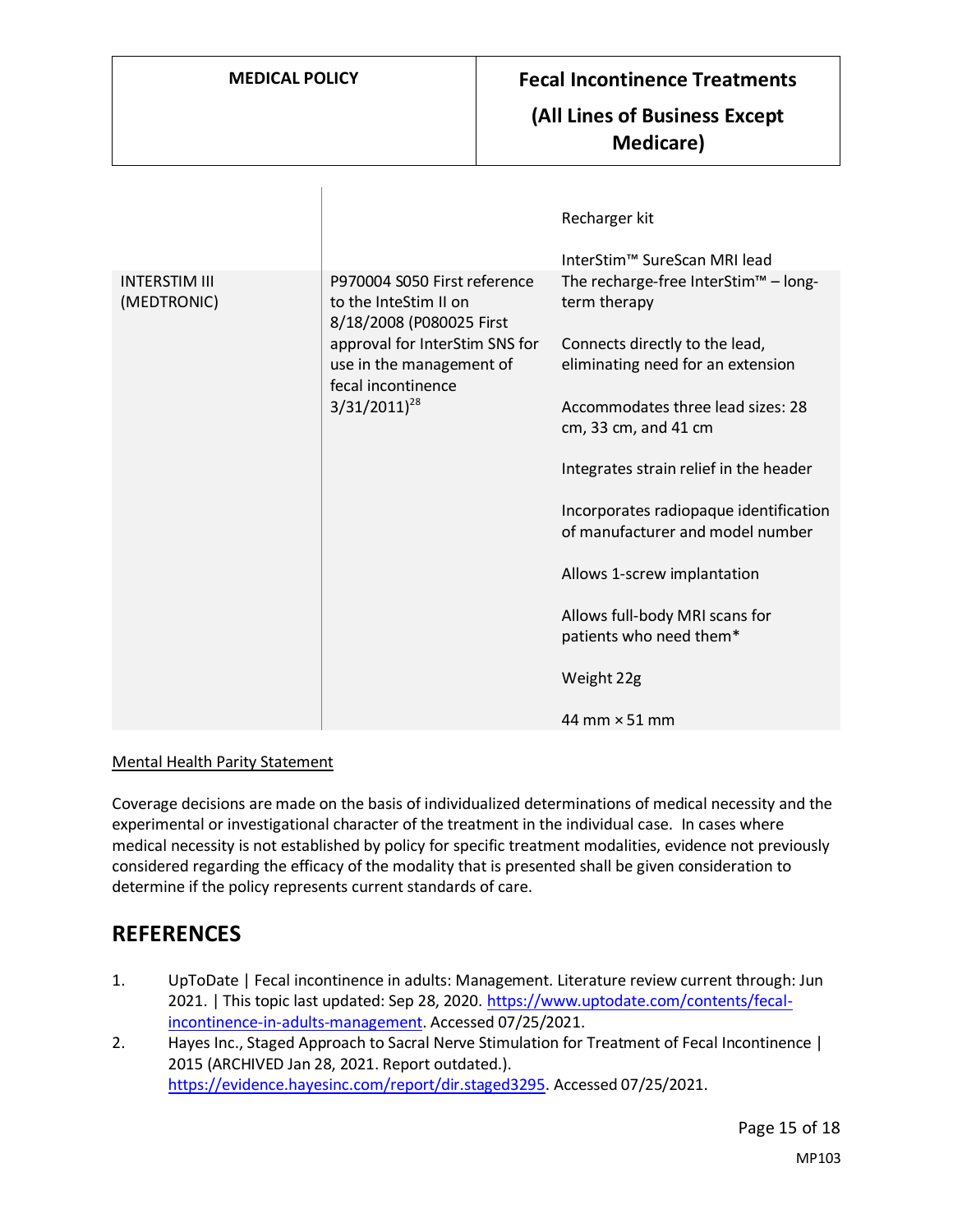- 3. Rao SSC, Benninga MA, Bharucha AE, Chiarioni G, Di Lorenzo C, Whitehead WE. ANMS-ESNM position paper and consensus guidelines on biofeedback therapy for anorectal disorders. *Neurogastroenterology & Motility.* 2015;27(5):594-609[. http://www.singem.it/wp](http://www.singem.it/wp-content/uploads/2018/05/2015_NM_Rao_et_al.pdf)[content/uploads/2018/05/2015\\_NM\\_Rao\\_et\\_al.pdf](http://www.singem.it/wp-content/uploads/2018/05/2015_NM_Rao_et_al.pdf)
- 4. Pelvalon Inc. | Eclipse System. [http://eclipsesystem.com/.](http://eclipsesystem.com/) Accessed 07/25/2021.
- 5. ECRI | Clinical Evidence Assessment Products Guidance | Axonics Rechargeable Sacral Neuromodulation System (Axonics Modulation Technologies, Inc.) for Treating Fecal Incontinence. Published 04/13/2021.

[https://www.ecri.org/components/ProductBriefs/Pages/210125.aspx.](https://www.ecri.org/components/ProductBriefs/Pages/210125.aspx) Accessed 07/25/2021.

- 6. ECRI | Clinical Evidence Assessment Products Guidance | InterStim II Recharge-free Sacral Neurostimulation System (Medtronic plc.) for Restoring Bowel Control. Published 09/24/20. [https://www.ecri.org/components/ProductBriefs/Pages/210125.aspx.](https://www.ecri.org/components/ProductBriefs/Pages/210125.aspx) Accessed 07/25/2021.
- 7. Forte ML, Andrade KE, Butler M, et al. Treatments for Fecal Incontinence. Agency for Healthcare Research and Quality. U.S. Department of Health and Human Services. Comparative Effectiveness Review No. 165. Web site. [https://effectivehealthcare.ahrq.gov/sites/default/files/pdf/fecal-incontinence\\_research.pdf.](https://effectivehealthcare.ahrq.gov/sites/default/files/pdf/fecal-incontinence_research.pdf) Published 2016. Accessed
- 8. Thaha MA, Abukar AA, Thin NN, Ramsanahie A, Knowles CH. Sacral nerve stimulation for faecal incontinence and constipation in adults. *Cochrane Database Systematic Reviews.* 2015. [https://www.cochranelibrary.com/cdsr/doi/10.1002/14651858.CD004464.pub3/full?highlightA](https://www.cochranelibrary.com/cdsr/doi/10.1002/14651858.CD004464.pub3/full?highlightAbstract=nerv%7Csacral%7Cstimul%7Cnerve%7Cstimulation) [bstract=nerv%7Csacral%7Cstimul%7Cnerve%7Cstimulation](https://www.cochranelibrary.com/cdsr/doi/10.1002/14651858.CD004464.pub3/full?highlightAbstract=nerv%7Csacral%7Cstimul%7Cnerve%7Cstimulation)
- 9. Tjandra JJ, Chan MK, Yeh CH, Murray-Green C. Sacral nerve stimulation is more effective than optimal medical therapy for severe fecal incontinence: a randomized, controlled study. *Diseases of the Colon & Rectum.* 2008;51(5):494-502.
- 10. Norton C, Cody JD. Biofeedback and/or sphincter exercises for the treatment of faecal incontinence in adults. *Cochrane Database of Systematic Reviews.* 2012(7).
- 11. Hayes Inc., Solesta (NASHA Dx; Q-Med AB) For Treatment Of Fecal Incontinence 2014 (reviewed 2016; archived 2017)[. https://evidence.hayesinc.com/report/htb.solesta2617.](https://evidence.hayesinc.com/report/htb.solesta2617) Accessed last: 6/3/2020.
- 12. Richter HE, Matthews CA, Muir T, et al. A vaginal bowel-control system for the treatment of fecal incontinence. *Obstetrics & Gynecology.* 2015;125(3):540-547. [https://journals.lww.com/greenjournal/Fulltext/2015/03000/A\\_Vaginal\\_Bowel\\_Control\\_System](https://journals.lww.com/greenjournal/Fulltext/2015/03000/A_Vaginal_Bowel_Control_System_for_the_Treatment.3.aspx) for the Treatment.3.aspx
- 13. Christensen P, Bazzocchi G, Coggrave M, et al. A Randomized, Controlled Trial of Transanal Irrigation Versus Conservative Bowel Management in Spinal Cord–Injured Patients. *Gastroenterology.* 2006;131(3):738-747. <http://www.sciencedirect.com/science/article/pii/S0016508506012339>
- 14. Rosen HR, Kneist W, Fürst A, Krämer G, Hebenstreit J, Schiemer JF. Randomized clinical trial of prophylactic transanal irrigation versus supportive therapy to prevent symptoms of low anterior resection syndrome after rectal resection. *BJS Open.* 2019;3(4):461-465. <https://bjssjournals.onlinelibrary.wiley.com/doi/abs/10.1002/bjs5.50160>
- 15. Christensen P, Krogh K, Buntzen S, Payandeh F, Laurberg S. Long-Term Outcome and Safety of Transanal Irrigation for Constipation and Fecal Incontinence. *Diseases of the Colon & Rectum.*  2009;52(2):286-292.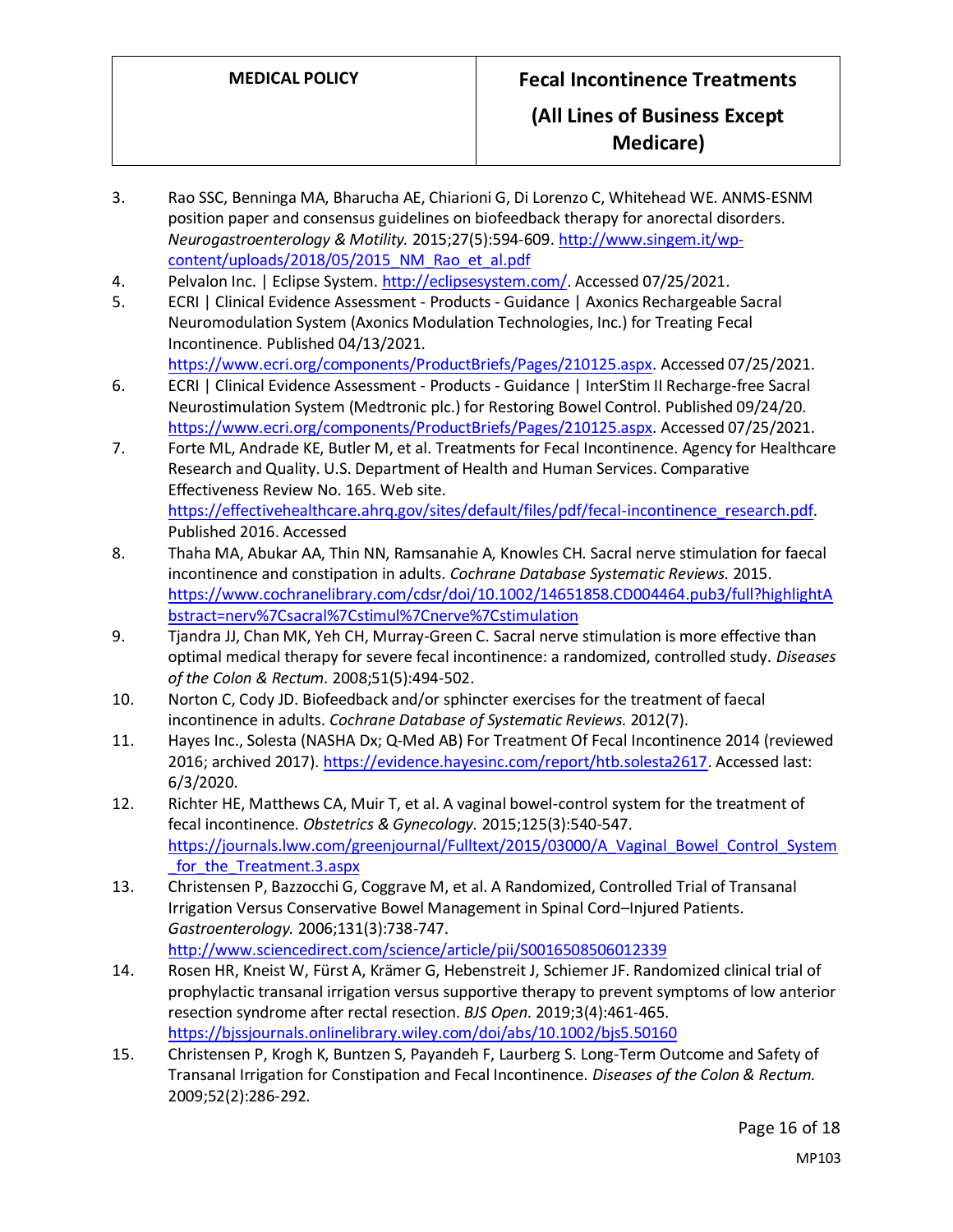[https://journals.lww.com/dcrjournal/Fulltext/2009/02000/Long\\_Term\\_Outcome\\_and\\_Safety\\_of](https://journals.lww.com/dcrjournal/Fulltext/2009/02000/Long_Term_Outcome_and_Safety_of_Transanal.17.aspx) [\\_Transanal.17.aspx](https://journals.lww.com/dcrjournal/Fulltext/2009/02000/Long_Term_Outcome_and_Safety_of_Transanal.17.aspx)

- 16. Del Popolo G, Mosiello G, Pilati C, et al. Treatment of neurogenic bowel dysfunction using transanal irrigation: a multicenter Italian study. *Spinal Cord.* 2008;46(7):517-522. <https://doi.org/10.1038/sj.sc.3102167>
- 17. López Pereira P, Salvador OP, Arcas JA, Martínez Urrutia MA, Romera RL, Monereo EJ. Transanal irrigation for the treatment of neuropathic bowel dysfunction. *J Pediatr Urol.* 2010;6(2):134-138.
- 18. American College of Obstetrics and Gynecology. ACOG Practice Bulletin No. 210: Fecal Incontinence. *Obstetrics & Gynecology.* 2019;133(4):e260-e273. [https://journals.lww.com/greenjournal/Fulltext/2019/04000/ACOG\\_Practice\\_Bulletin\\_No\\_\\_210](https://journals.lww.com/greenjournal/Fulltext/2019/04000/ACOG_Practice_Bulletin_No__210__Fecal_Incontinence.57.aspx) Fecal Incontinence.57.aspx
- 19. National Institute for Health and Care Excellence | Faecal incontinence in adults: management. Clinical guideline [CG49]Published: 27 June 2007[. https://www.nice.org.uk/guidance/CG49.](https://www.nice.org.uk/guidance/CG49) Accessed 07/25/2021.
- 20. Paquette IM, Varma MG, Kaiser AM, Steele SR, Rafferty JF. The American Society of Colon and Rectal Surgeons' clinical practice guideline for the treatment of fecal incontinence. *Diseases of the Colon & Rectum.* 2015;58(7):623-636. https://journals.lww.com/dcrjournal/Fulltext/2015/07000/The American Society of Colon an d Rectal Surgeons .2.aspx?WT.mc\_id=HPxADx20100319xMP&utm\_source=TrendMD&utm\_m [edium=cpc&utm\\_campaign=Diseases\\_Of\\_The\\_Colon\\_%2526\\_Rectum\\_TrendMD\\_0](https://journals.lww.com/dcrjournal/Fulltext/2015/07000/The_American_Society_of_Colon_and_Rectal_Surgeons_.2.aspx?WT.mc_id=HPxADx20100319xMP&utm_source=TrendMD&utm_medium=cpc&utm_campaign=Diseases_Of_The_Colon_%2526_Rectum_TrendMD_0)
- 21. Wald A, Bharucha AE, Cosman BC, Whitehead WE. ACG clinical guideline: management of benign anorectal disorders. *The American journal of gastroenterology.* 2014;109(8):1141. [https://www.researchgate.net/profile/Arnold\\_Wald/publication/263934712\\_ACG\\_Clinical\\_Guid](https://www.researchgate.net/profile/Arnold_Wald/publication/263934712_ACG_Clinical_Guideline_Management_of_Benign_Anorectal_Disorders/links/541b1d160cf203f155ae924e/ACG-Clinical-Guideline-Management-of-Benign-Anorectal-Disorders.pdf) [eline\\_Management\\_of\\_Benign\\_Anorectal\\_Disorders/links/541b1d160cf203f155ae924e/ACG-](https://www.researchgate.net/profile/Arnold_Wald/publication/263934712_ACG_Clinical_Guideline_Management_of_Benign_Anorectal_Disorders/links/541b1d160cf203f155ae924e/ACG-Clinical-Guideline-Management-of-Benign-Anorectal-Disorders.pdf)[Clinical-Guideline-Management-of-Benign-Anorectal-Disorders.pdf](https://www.researchgate.net/profile/Arnold_Wald/publication/263934712_ACG_Clinical_Guideline_Management_of_Benign_Anorectal_Disorders/links/541b1d160cf203f155ae924e/ACG-Clinical-Guideline-Management-of-Benign-Anorectal-Disorders.pdf)
- 22. National Institute for Health and Care Excellence | Percutaneous tibial nerve stimulation for faecal incontinence, Interventional procedures guidance, Published: 25 May 2011. [https://www.nice.org.uk/guidance/ipg395/resources/percutaneous-tibial-nerve-stimulation-for](https://www.nice.org.uk/guidance/ipg395/resources/percutaneous-tibial-nerve-stimulation-for-faecal-incontinence-pdf-1899867877238725)[faecal-incontinence-pdf-1899867877238725.](https://www.nice.org.uk/guidance/ipg395/resources/percutaneous-tibial-nerve-stimulation-for-faecal-incontinence-pdf-1899867877238725) Accessed 07/25/2021.
- 23. National Institute for Health and Care Excellence | Secca System for faecal incontinence, Medtech innovation briefing, Published: 24 May 2016. [https://www.nice.org.uk/advice/mib66/resources/secca-system-for-faecal-incontinence-pdf-](https://www.nice.org.uk/advice/mib66/resources/secca-system-for-faecal-incontinence-pdf-63499290352837)[63499290352837.](https://www.nice.org.uk/advice/mib66/resources/secca-system-for-faecal-incontinence-pdf-63499290352837) Accessed 07/25/2021.
- 24. National Institute for Health and Care Excellence | Peristeen transanal irrigation system for managing bowel dysfunction | Medical technologies guidance [MTG36], Published: 23 February 2018 [https://www.nice.org.uk/guidance/mtg36.](https://www.nice.org.uk/guidance/mtg36) Accessed 07/25/2021.
- 25. U.S. Food and Drug Administration. Premarket Approval (PMA) Axonics Sacral Neuromodulation System, PMA Number: P190006. [https://www.accessdata.fda.gov/scripts/cdrh/cfdocs/cfpma/pma.cfm?id=P190006.](https://www.accessdata.fda.gov/scripts/cdrh/cfdocs/cfpma/pma.cfm?id=P190006) Accessed 07/25/2021.
- 26. U.S. Food and Drug Administration. Premarket Approval (PMA) Interstim Therapy System And Verify Evaluation System (SNS Urinary Programming Systems), PMA Number: P970004, Supplement: 302.